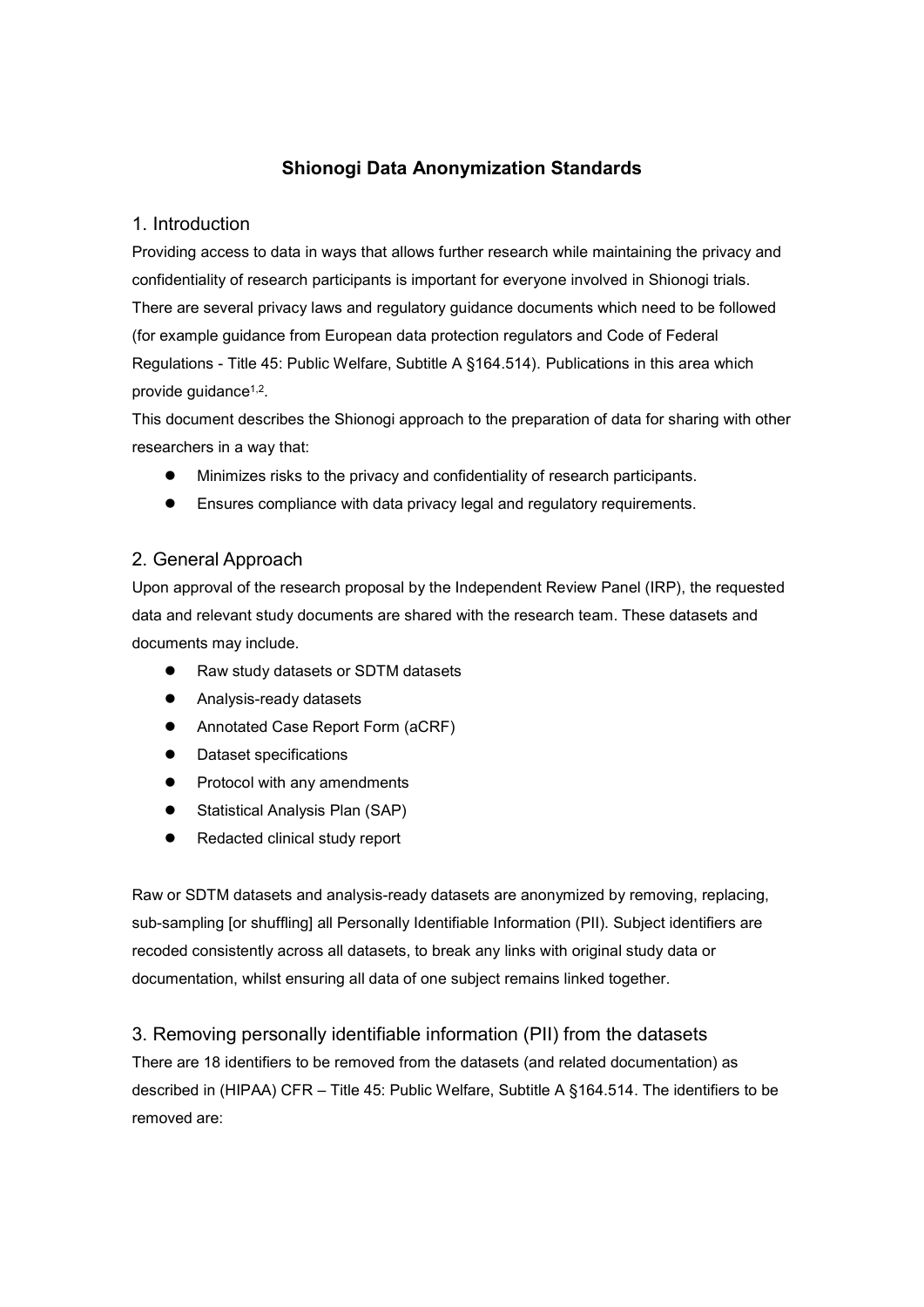- (A) Names
- (B) All geographic subdivisions smaller than a State, including street address, city, county, precinct, zip code, and their equivalent geocodes, except for the initial three digits of a zip code if, according to the current publicly available data from the Bureau of the **Census** 
	- (1) The geographic unit formed by combining all zip codes with the same three initial digits contains more than 20,000 or fewer people; and
	- (2) The initial three digits of a zip code for all such geographic units containing 20,000 or fewer people is changed to 000.
- (C) All elements of dates (except year) for dates directly related to an individual, including birth date, admission date, discharge date, date of death; and all ages over 89 and all elements of dates (including year) indicative of such age, except that such ages and elements may be aggregated into a single category of age 90 or older
- (D) Telephone numbers
- (E) Fax numbers
- (F) Electronic mail addresses
- (G) Social security numbers
- (H) Medical record numbers
- (I) Health plan beneficiary numbers
- (J) Account numbers
- (K) Certificate/license numbers
- (L) Vehicle identifiers and serial numbers, including license plate numbers
- (M) Device identifiers and serial numbers
- (N) Web Universal Resource Locators (URLs)
- (O) Internet Protocol (IP) address numbers
- (P) Biometric identifiers, including finger and voice prints
- (Q) Full face photographic images and any comparable images
- (R) Any other uniquely identifying number, characteristic, or code

In addition, Shionogi will apply the following steps as described below.

#### 3.1 Recoding Identifiers (or code numbers)

The following identifiers are re-coded and the code key that was used to generate the new code number from the original code number is destroyed (as described in section 5):

 The investigator (or site) identifier (or code number) is re-coded for each investigator (site). The investigator (site) name is set to "blank" or dropped from the dataset (see Appendix 1 & 2).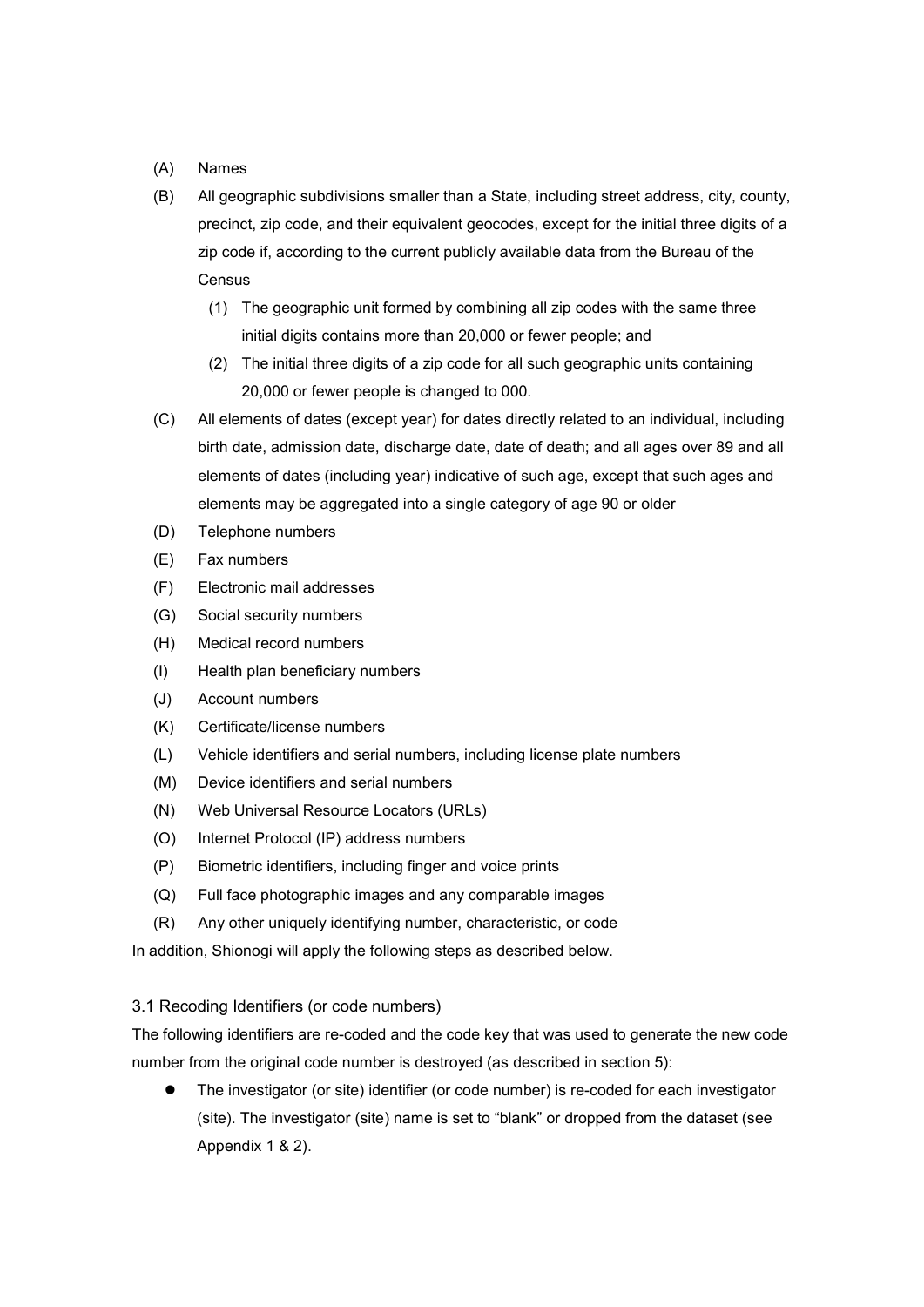- A new subject identifier (or code number) for each research participant, which is consistently applied across all datasets in the study.
- The same new identifiers (or code number) are used across all datasets applicable to a single study e.g. raw dataset, analysis-ready dataset. This includes (where applicable) pharmacokinetic datasets, genetic datasets etc.
- Extension studies use the same new identifiers (or code number) as used for the initial study to enable individual subject data to remain linked. This also applies to long term follow-up studies where separate reports are published. This is achieved by repeating the data anonymization process for the initial study data at the same time as the extension/ follow up data.

## 3.2 Removing Free Text Verbatim Terms

Information in a descriptive free text verbatim term may compromise a subject's anonymity.

- Free text verbatim terms are set to "blank" or dropped from the dataset including:
	- adverse events
	- medications
	- medical history
	- other specific verbatim free text

Certain free text fields may be retained if they do not contain PII as removal of these fields may impact the scientific value of the dataset (e.g. medical history that has not been coded).

 All dictionary coded terms with decode and/or verbatim terms that use a pre-specified list are retained.

#### 3.3 Replacing Date of Birth

Information relating to a research participant's date of birth and identification of specific ages above 89 may compromise anonymity.

 Date of birth is set to blank and the age at reference start date with the exception of ages above 89 which are aggregated into a single category of "90 or older".

3.4 Replacing all Original Dates relating to a Research Participant Use one of two methods as described below.

#### 3.4.1 Dummy Date Method

Specific dates (other than year) directly related to a research participant may compromise a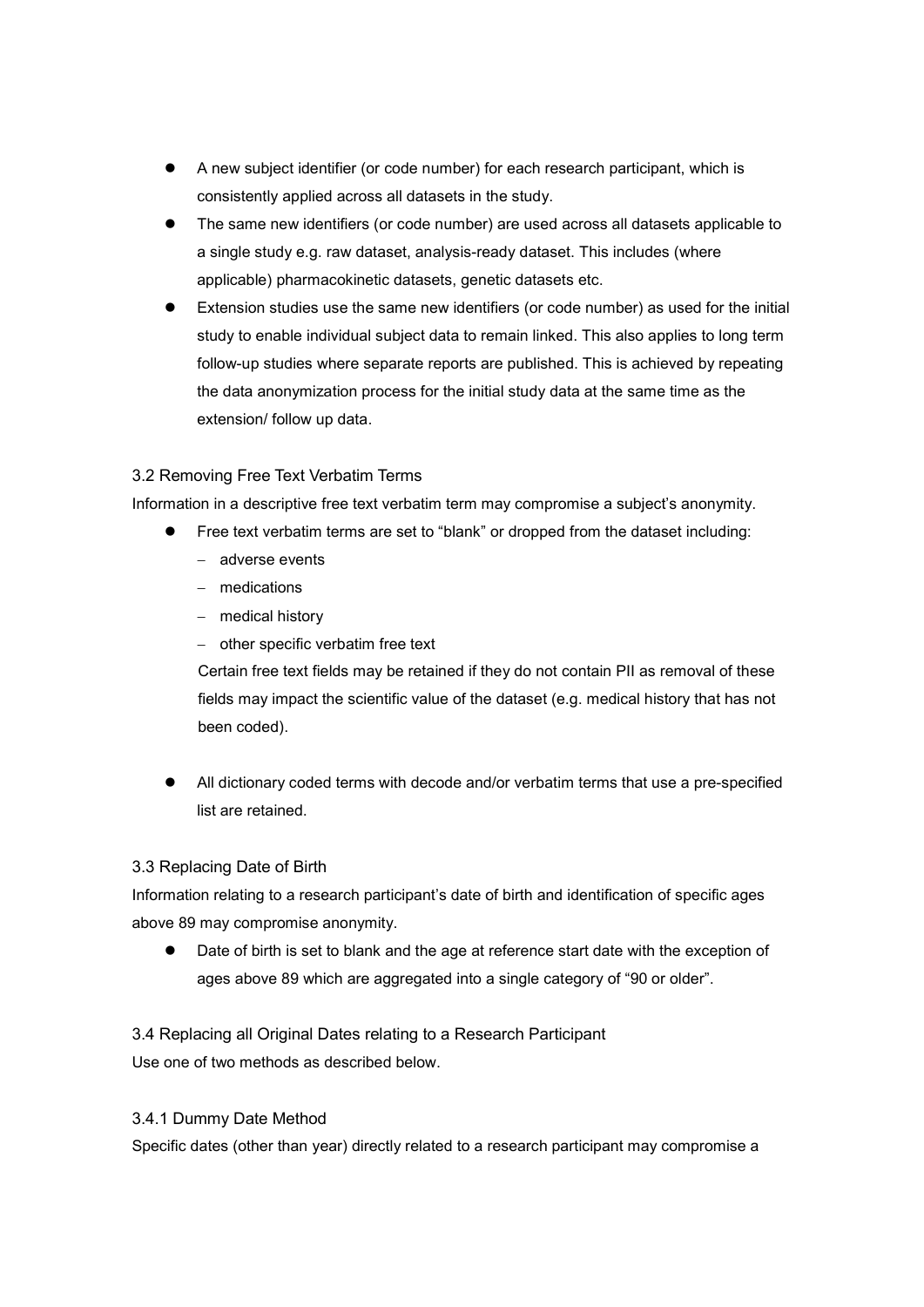research participant's anonymity.

All dates are replaced: A random offset is generated for each research participant and applied to all dates for that research participant. All original dates are replaced with the new dummy dates so that the relative times for each research participant are retained.

Example: If the original reference date was 01APR2008 and the date of death was 01MAY2008, a random offset is generated (in this case 91 days). Dummy dates are than calculated using this offset of 91 days.

|                        | <b>Original Date</b> | New Date  |                      |
|------------------------|----------------------|-----------|----------------------|
| Reference date         | 01APR2008            | 01JUL2008 | Apply offset $= 91$  |
|                        |                      |           | days                 |
| Date of Death          | 01May2008            | 31Jul2008 | Apply offset=91 days |
| Relative Time of death | 30 days              | 30 days   |                      |

## 3.4.2 Study Day Method:

All dates are set to blank. If not available in the dataset already, the study day is calculated for each observation with days relative to a reference date. If clearly defined in the dataset model or specifications, the reference date is used as defined therein. If not, in order of priority the reference date is defined as the date of first study treatment, date of randomization or date of consent. For example if a patient is randomized, but does not take the study treatment (i.e. the date of first treatment is missing), the date of randomization is used as the reference date to calculate the study day for any assessments recorded.

Example If the original reference date was 01JAN2008 and the date of death was 01MAY2008, the date of death would be 122 expressed as study days.

|               | <b>Original Date</b> | Reference Date | Study Day |
|---------------|----------------------|----------------|-----------|
| Date of Death | 01May2008            | 01Jan2008      | 122       |

#### 3.5 Reviewing and Removing Other PII

Other data elements that contain PII are removed. For example:

- Information from variable names e.g. lab names may contain location information
- Investigator comments that may be used to identify a subject
- Genetic data that may enable a direct trace back to an individual subject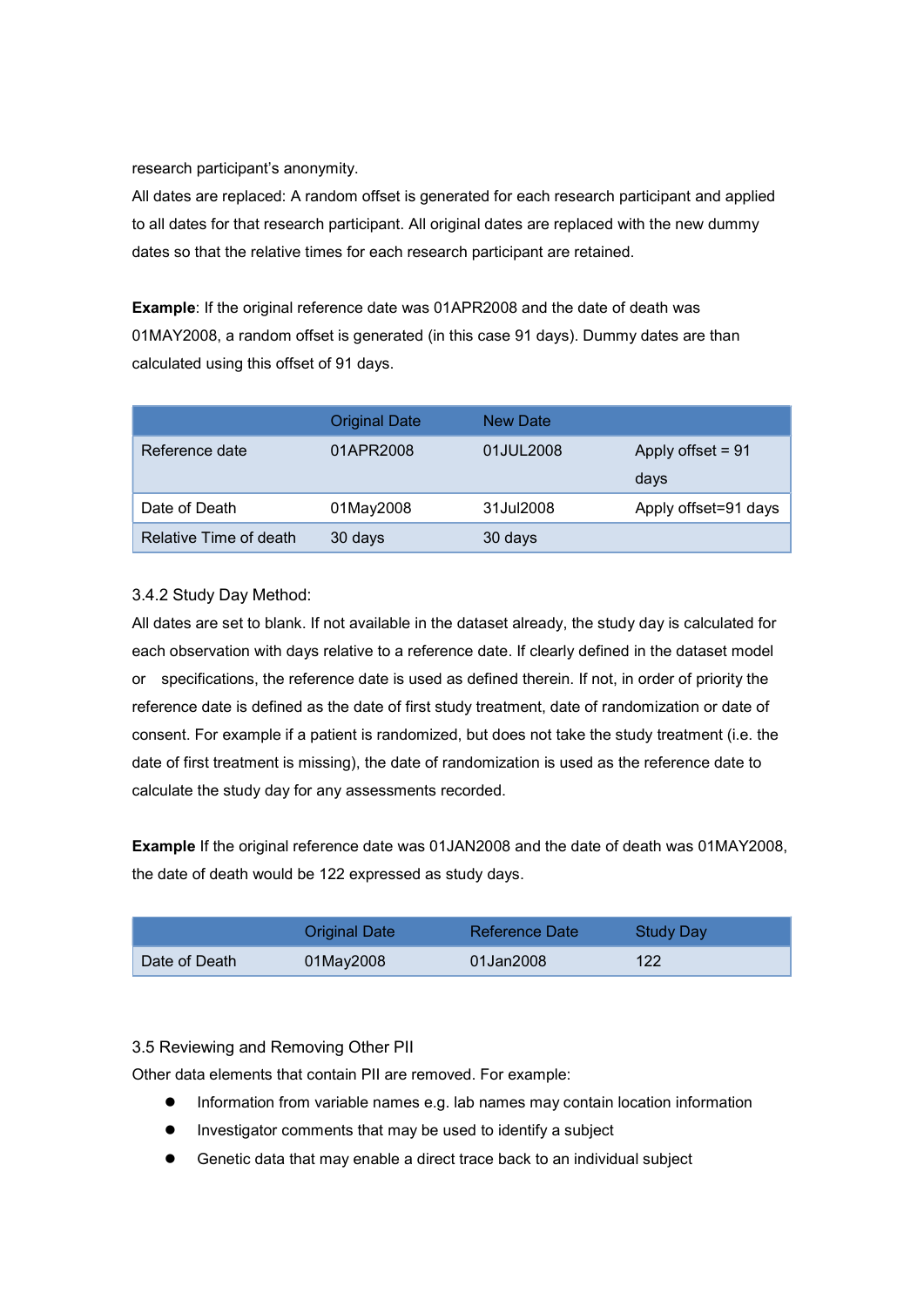Appendix 1: Illustrates non-real examples of how these steps are applied.

## 4. Review and Quality Control

A final review of the assigned DI (de-identification) rules is made to determine if further removal is required. Quality Control (QC) checks and documentation (QC record) is conducted for the processing of the data and supportive metadata documentation.

# 5. Destroying the link (key code) between the dataset that is provided and the original dataset

Some data protection authorities in Europe suggest that the data can only be considered anonymized if personal information is removed (or redacted) and the subject code number cannot be linked to a research participant. Therefore, research participants' identification code numbers are anonymized by destroying the code key that was used to generate the new code number from the original (i.e. destroying the link between the two code numbers).

Research participants' identification code numbers are anonymized by replacing the original code number with a new code number (as described in 3.1) and destroying the code key that was used to generate the new code number from the original (i.e. destroying the link between the two code numbers).

The following specific items are discarded:

- Any transactional copies of anonymized datasets
- De-identification tables (links from original variable to new anonymized variable)
- QC output datasets and review files
- Any [SAS] log or output (e.g. lst) files that contain PII
- The seed utilised for random number generation

The anonymized datasets are stored in a separate secure location from the original datasets.

#### References:

- 1. Hrynaszkiewicz I, Norton ML, et al. Preparing raw clinical data for publication: guidance for journal editors, authors, and peer reviewers. BMJ 2010; 340: c181.
- 2. De-identification of Clinical Trials Data Demystified. Jack Shostak, Duke Clinical Research Institute (DCRI), Durham, NC http://www.lexjansen.com/pharmasug/2006/publichealthresearch/pr02.pdf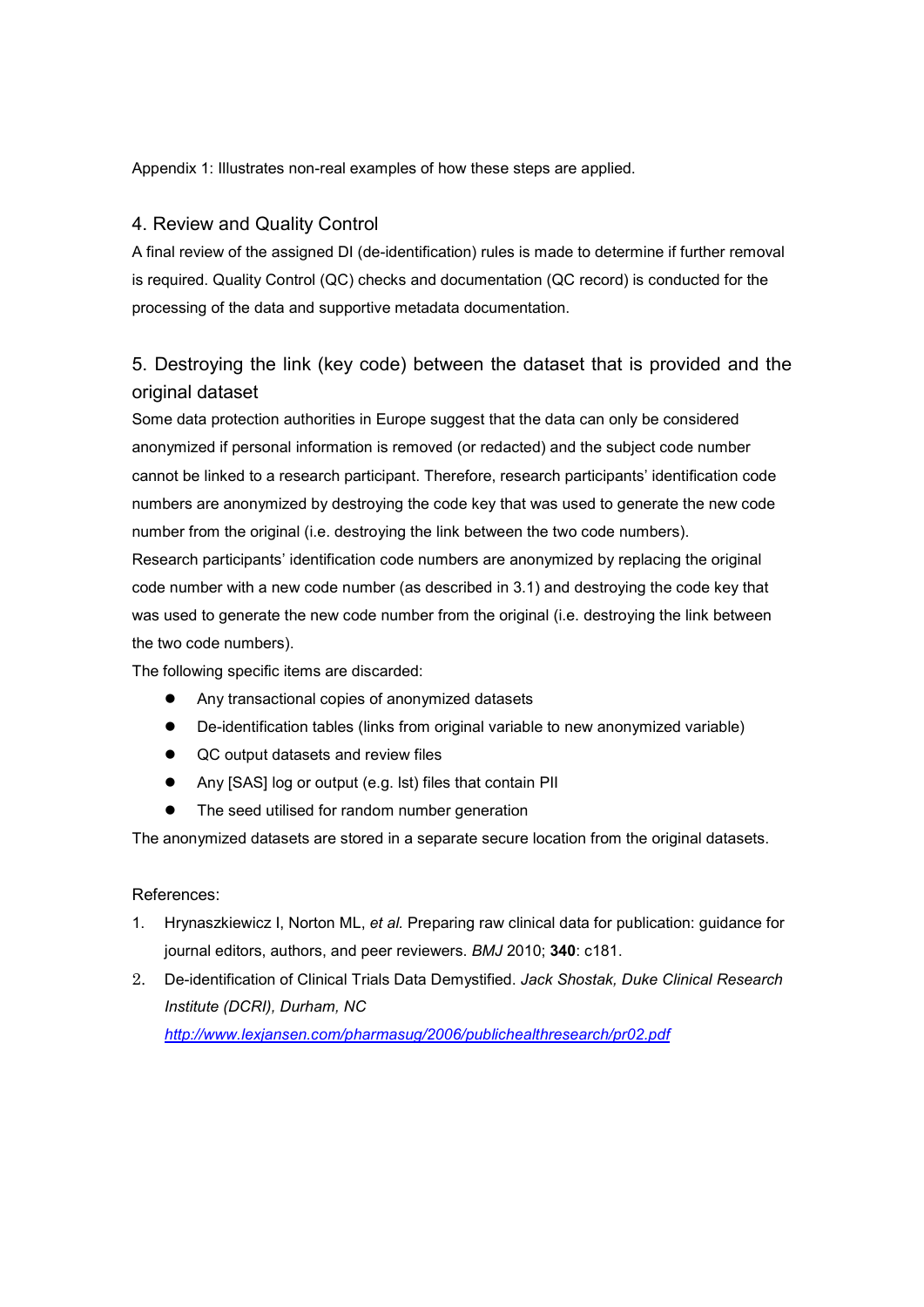| Centre<br>ID | Investigator<br>ID (INVID) | Investigator<br>name<br>(INVNAME) | <b>Subject</b><br>ID<br>(SUBID) | Unique<br>subject ID<br>(USUBID)        | Age<br>(yrs)               |                           | AE start date           | AE end date        | Verbatim<br>term |
|--------------|----------------------------|-----------------------------------|---------------------------------|-----------------------------------------|----------------------------|---------------------------|-------------------------|--------------------|------------------|
| 00123        | 279344                     | <b>Dr Smith</b>                   | 5                               | TJF4392.005                             | 57                         |                           | 29DEC2010               | 27JAN2011          | Headache         |
| 00123        | 279344                     | <b>Dr Smith</b>                   | $\overline{2}$                  | TJF4392.002                             | 72                         |                           | 10JAN2011               | 06APR2011          | <b>Nausea</b>    |
| 00123        | 279344                     | <b>Dr Smith</b>                   | 1                               | TJF4392.001                             | 91                         |                           | 25MAR2011               | 12AUG2011          | Cold             |
| 00123        | 279344                     | <b>Dr Smith</b>                   | 66                              | TJF4392.066                             | 89                         |                           | 28MAR2011               | 31MAR2011          | Cold             |
| 00123        | 279344                     | <b>Dr Smith</b>                   | 8                               | TJF4392.008                             | 94                         |                           | 01MAR2011               | 15MAY2011          | Flu              |
| 05678        | 333721                     | Dr Jones                          | 19                              | TJF4392.019                             | 85                         |                           | 14OCT2010               | 20OCT2011          | Cold             |
| 05678        | 333721                     | Dr Jones                          | $\overline{\mathbf{4}}$         | TJF4392.004                             | 53                         |                           | 24MAY2011               |                    | Headache         |
| 05678        | 333721                     | Dr Jones                          | 23                              | TJF4392.002                             | 76                         |                           | 01MAR2011               | 15MAR2011          | Pain             |
|              | 工                          | ⇩                                 | ₽                               | л                                       | Д                          |                           |                         | 丁                  |                  |
|              | <b>New INVID</b>           | Remove<br><b>INVNAME</b>          | <b>New SUBID</b>                | <b>New</b><br><b>USUBID</b>             | Remove<br>ages above<br>89 | Create<br>age<br>category | Add dummy<br>dates      | Add dummy<br>dates | Remove           |
|              | 工                          | ⇩                                 | ∪                               | ⇩                                       | ⇩                          | ∪                         | ⇩                       | 工                  | ⇩                |
| Centre<br>ID | Investigator<br>ID (INVID) | Investigator<br>name              | <b>Subject</b><br>ID<br>(SUBID) | <b>Unique</b><br>subject ID<br>(USUSID) | Age<br>(yrs)               | Age<br>Category           | <b>AE</b> start<br>date | AE end date        | Verbatim<br>term |
| 00123        | 227                        |                                   | 8754                            | TJF4392.8754                            | 57                         | $<< = 89$                 | 19AUG2010               | 17SEP2010          |                  |
| 00123        | 227                        |                                   | 5681                            | TJF4392.5681                            | 72                         | $<< = 89$                 | 06JUL2010               | 30SEP2010          |                  |
| 00123        | 227                        |                                   | 1475                            | TJF4392.1475                            |                            | >89                       | 05SEP2010               | 23JAN2011          |                  |
| 00123        | 227                        |                                   | 6589                            | TJF4392.6589                            | 89                         | $<< = 89$                 | 06SEP2010               | 09SEP2010          |                  |
| 00123        | 227                        |                                   | 3562                            | TJF4392.3562                            |                            | >89                       | 29JUN2011               | 12SEP2011          |                  |
| 05678        | 208                        |                                   | 1457                            | TJF4392.1457                            | 85                         | $<< = 89$                 | 16JUL2011               | 12SEP2011          |                  |
| 05678        | 208                        |                                   | 2214                            | TJF4392.2214                            | 53                         | $\leq$ =89                | 04NOV2010               |                    |                  |
| 05678        | 208                        |                                   | 2236                            | TJF4392.2236                            | 76                         | $<=89$                    | 01JUL2010               | <b>15JUL2010</b>   |                  |

Appendix 1: A non-real example illustrating removal of personally identifiable information using the dummy date method